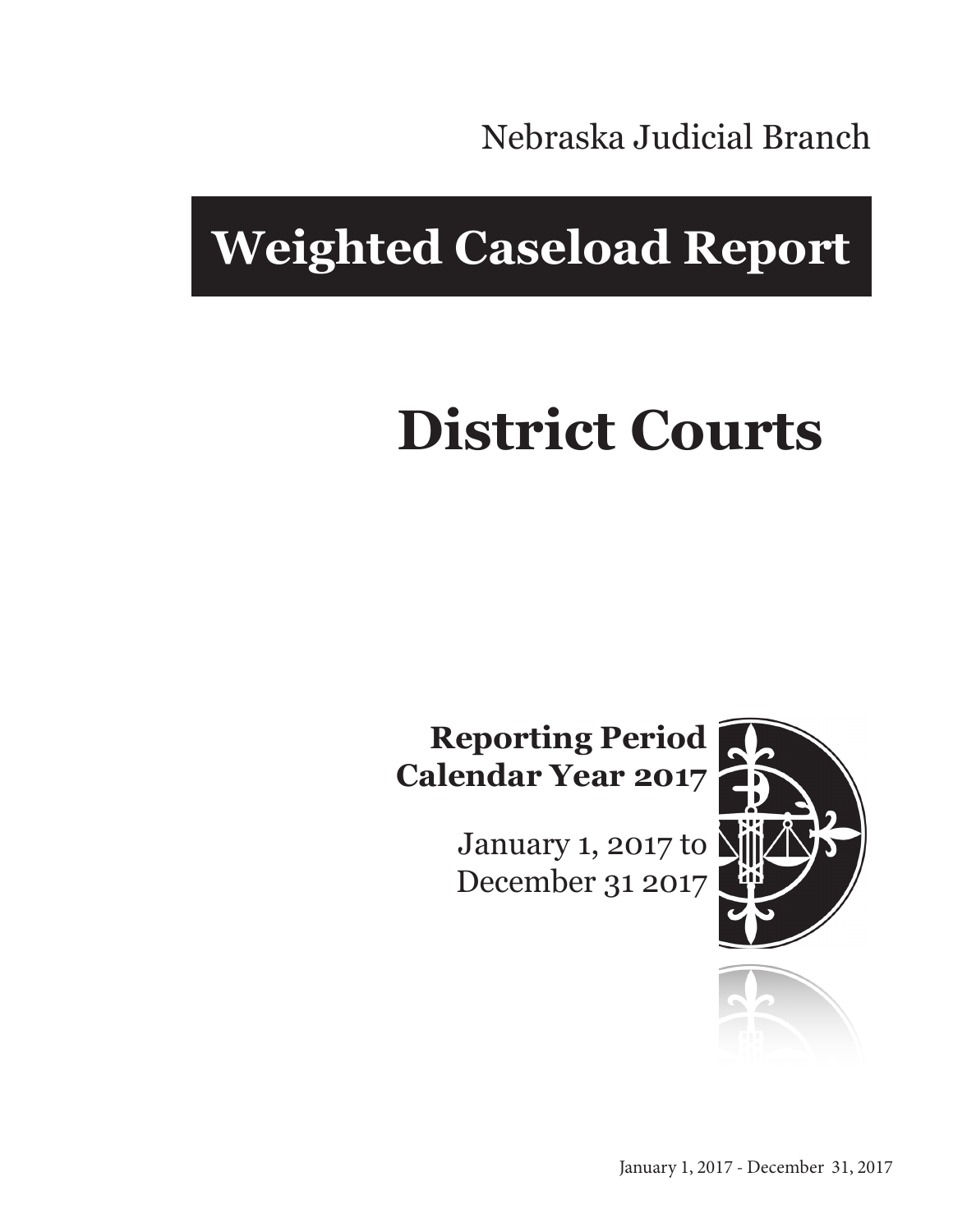## Nebraska District Courts Weighted Caseload Report

## Calendar Year 2017 **(**January 1, 2017 - December 31, 2017**)**

This Weighted District Court Caseload Report contains statistics for Nebraska's 93 District Courts, grouped into twelve Judicial Districts. The judiciary of Nebraska currently assesses the need for judicial positions using a weighted caseload method based on cases opened. Weighted caseload systems provide objective, standardized determinations of resource needs.

*No quantitative judgeship assessment method, including a weighted caseload system will determine the exact number of judges required within a judicial district. But quantitative methods, such as weighted caseload can approximate the need for judgeships and provide a point of reference or standard for comparing relative need among judicial districts. Other measures, both qualitative and quantitative, may be used in conjunction with the weighted caseload standard calculation to support the assessment of judicial need. In particular, should the standard calculation show the need for a fractional judge (less than the full-time equivalent), additional assessments as to the relative workload per judge within a district and travel per judge may be useful. Also, other useful measures may include analyses of budget constraints, population trends, and other factors that may differentially affect the need for judges across districts.*

**Mission of the Nebraska Administrative Office of the Courts:**

Under the direction of the Nebraska Supreme Court, the Administrative Office of the Courts' mission is to ensure the public has equal access to justice, using leadership, education, technology, and administrative services to implement consistent, efficient, and effective court practices.



#### **Corey R. Steel | Nebraska State Court Administrator Nebraska Supreme Court**

Rm. 1213 State Capitol | P.O. Box 98910 | Lincoln, NE 68509 T 402.471.3730 | F 402.471.2197 www.supremecourt.ne.gov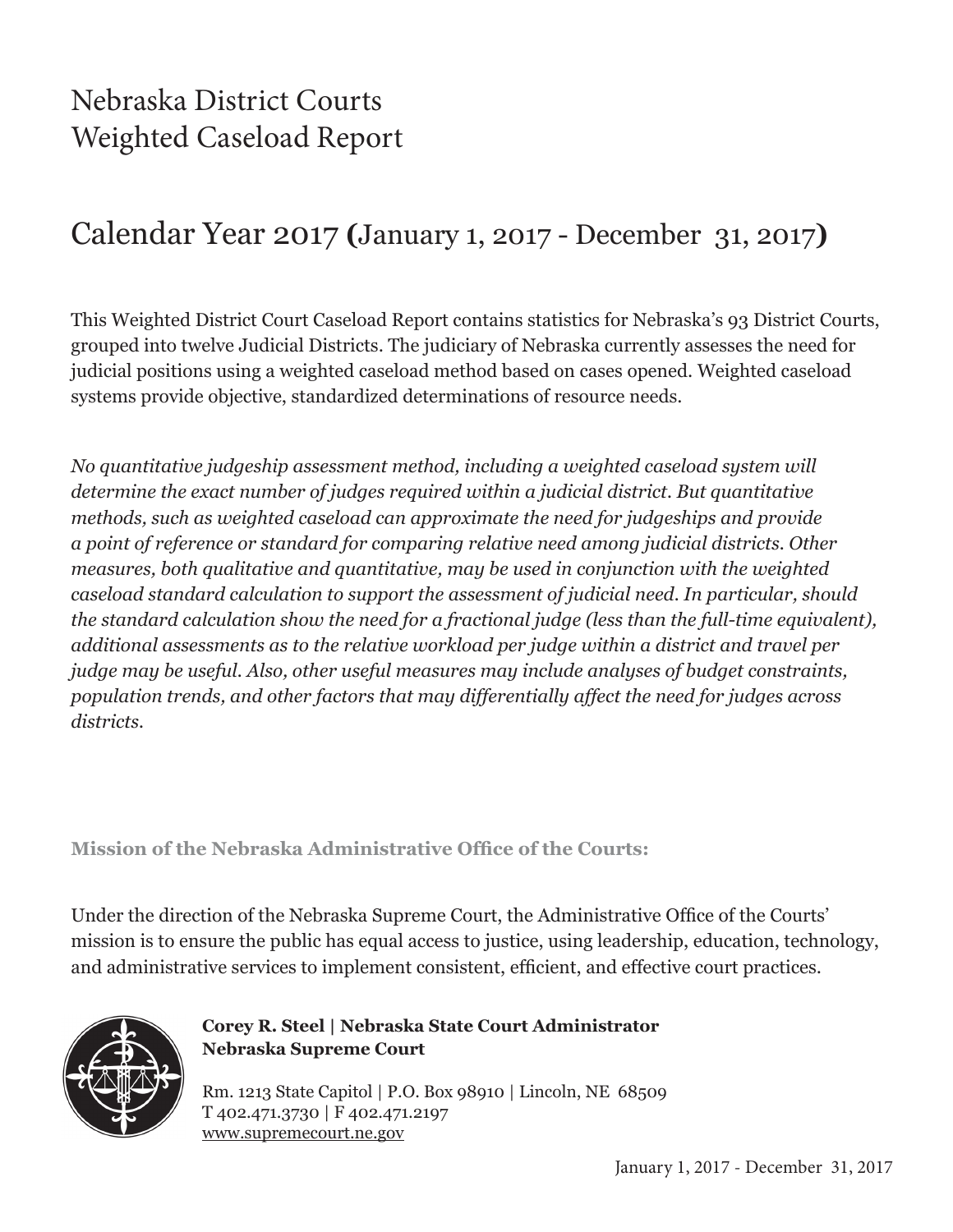#### Nebraska District Court Judicial Needs

Calendar Year 2017 (January 1, 2017 - December 31, 2017)

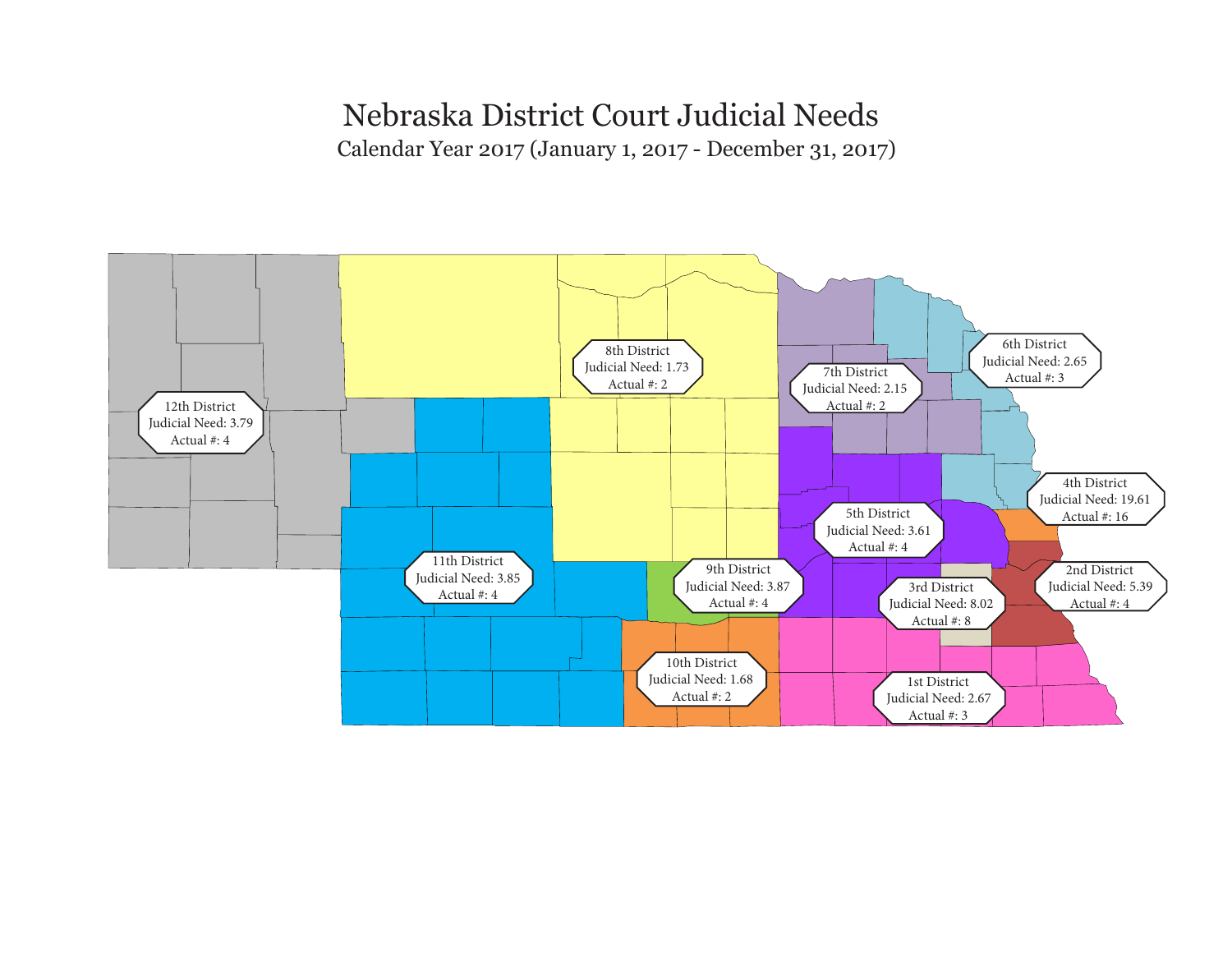## Weighted Caseload Report 1st Judicial District - District Court

District court need for judges: 2.67 Current number of judges: 3

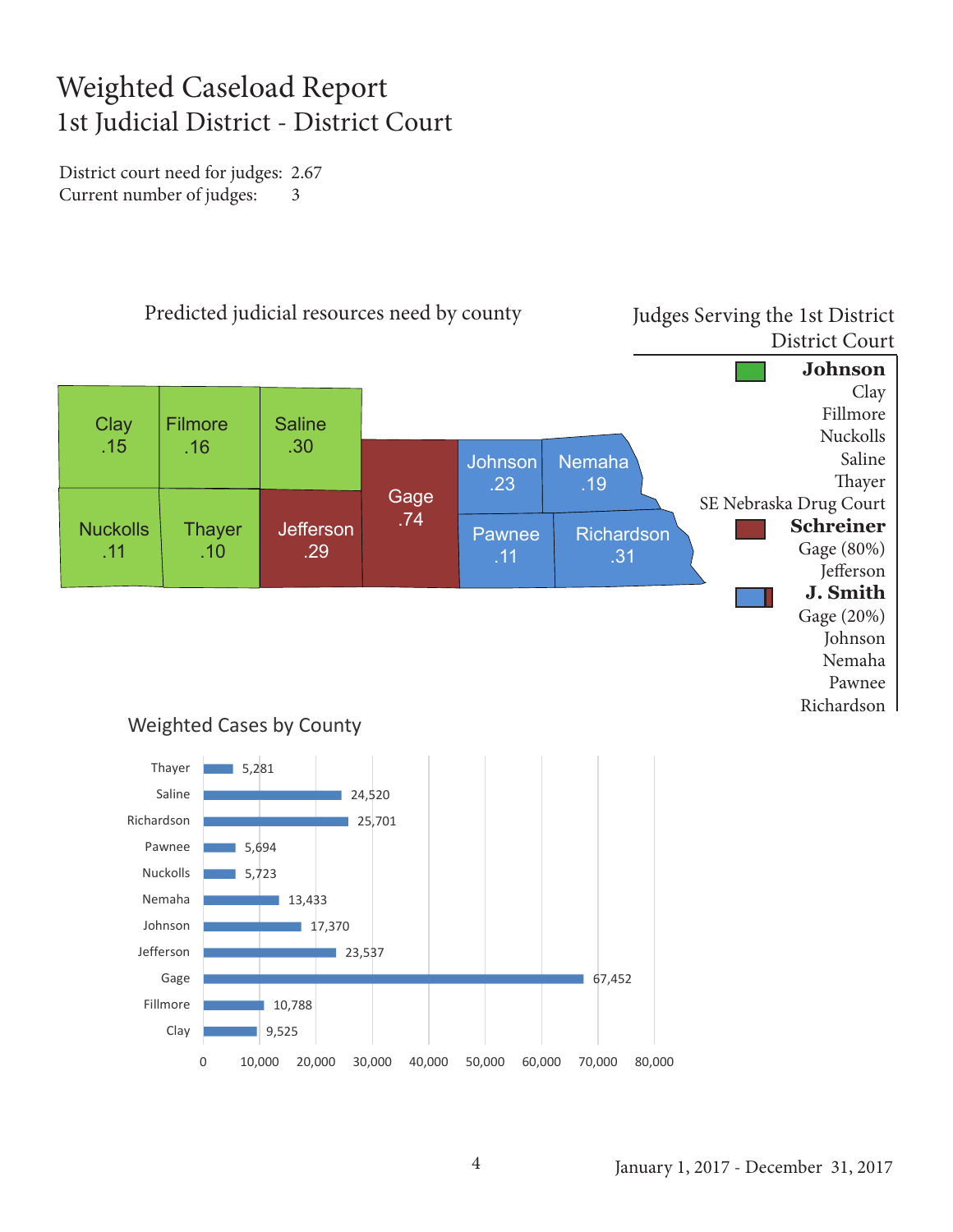#### Weighted Caseload Report 2nd Judicial District - District Court

District court need for judges: 5.39 Current number of judges: 4 Child Support Referee: 0.49





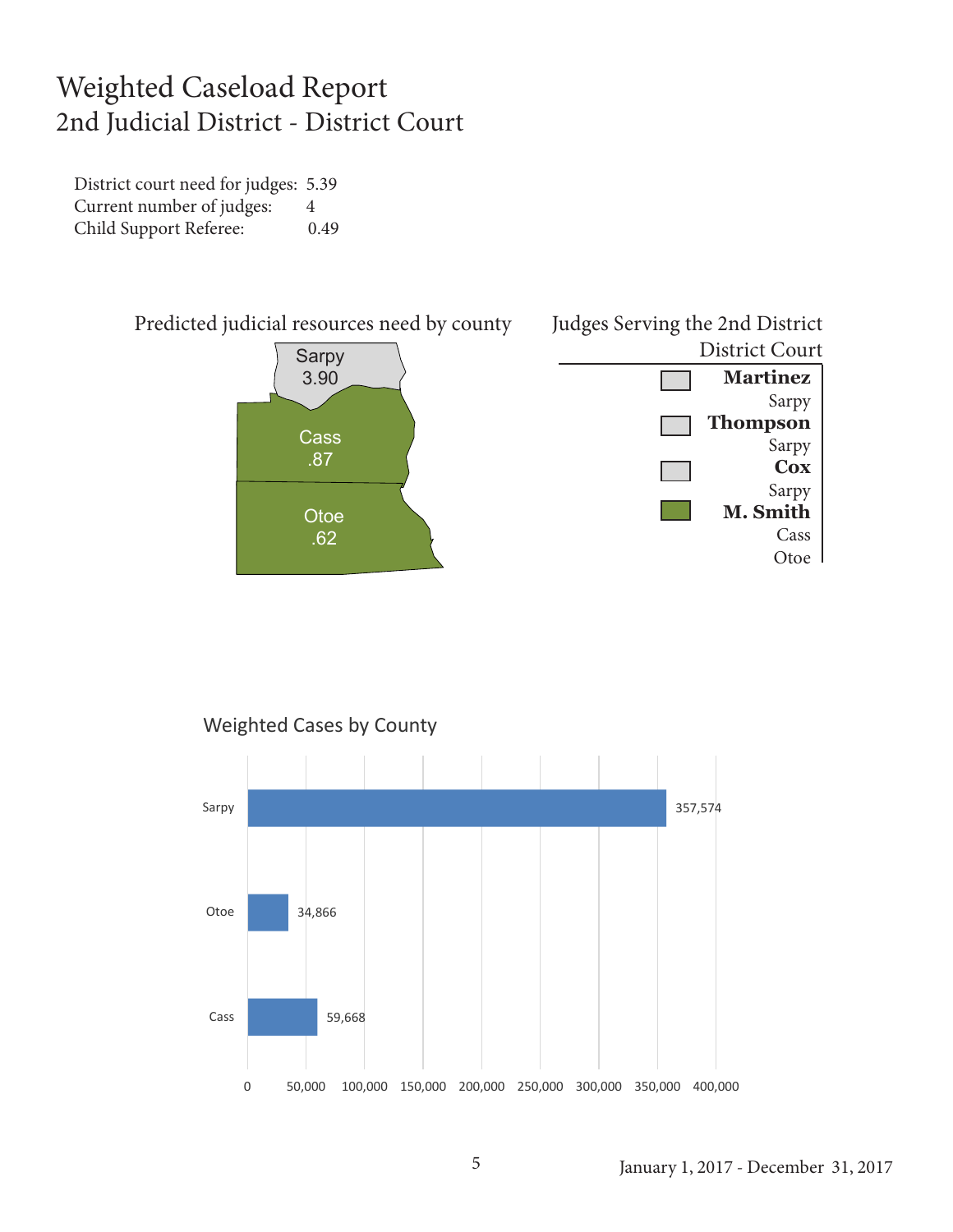## Weighted Caseload Report 3rd Judicial District - District Court

District court need for judges: 8.03 Current number of judges: 8 Child Support Referee: 1.00



#### Judges Serving the 3rd District District Court Colborn

Ideus Jacobsen Maret McManaman Nelson **Otte** Strong

#### Weighted Cases by Case Type

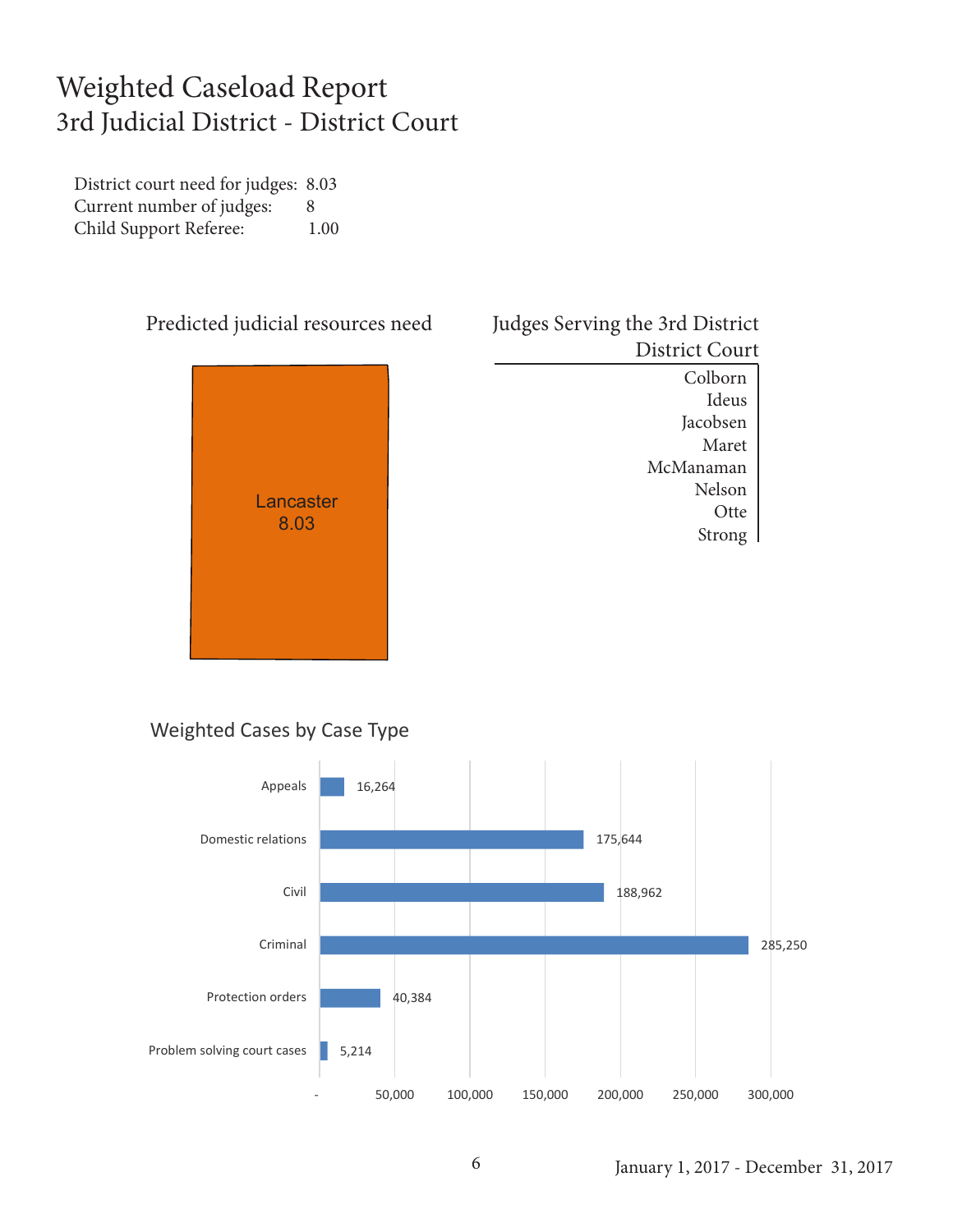## Weighted Caseload Report 4th Judicial District - District Court

District court need for judges: 19.61 Current number of judges: 16 Child Support Referee: 2.00

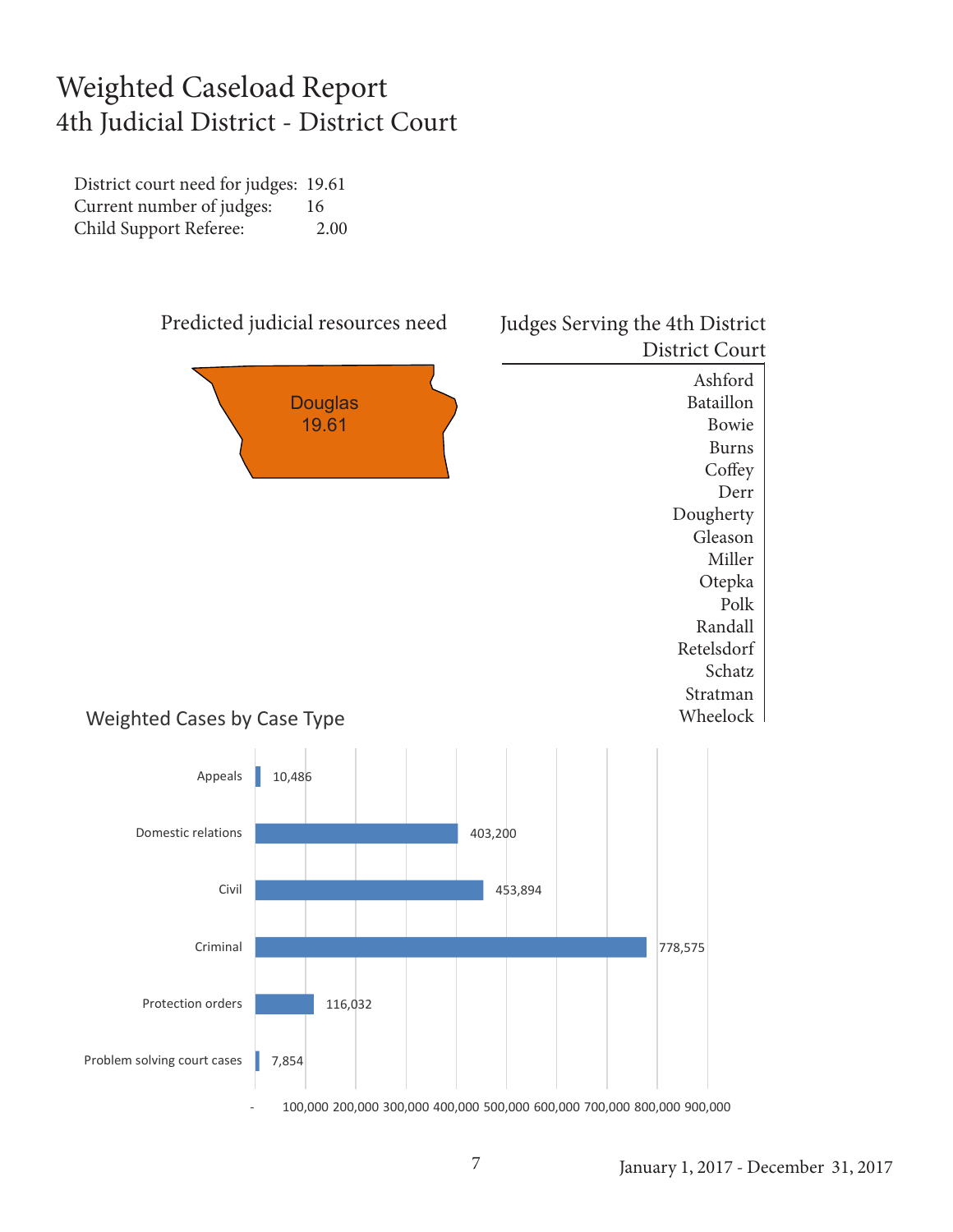## Weighted Caseload Report 5th Judicial District - District Court

District court need for judges: 3.61 Current number of judges: 4 Child Support Referee: 0.08



#### Predicted judicial resources need by county

#### Weighted Cases by County



Judges Serving the 5th District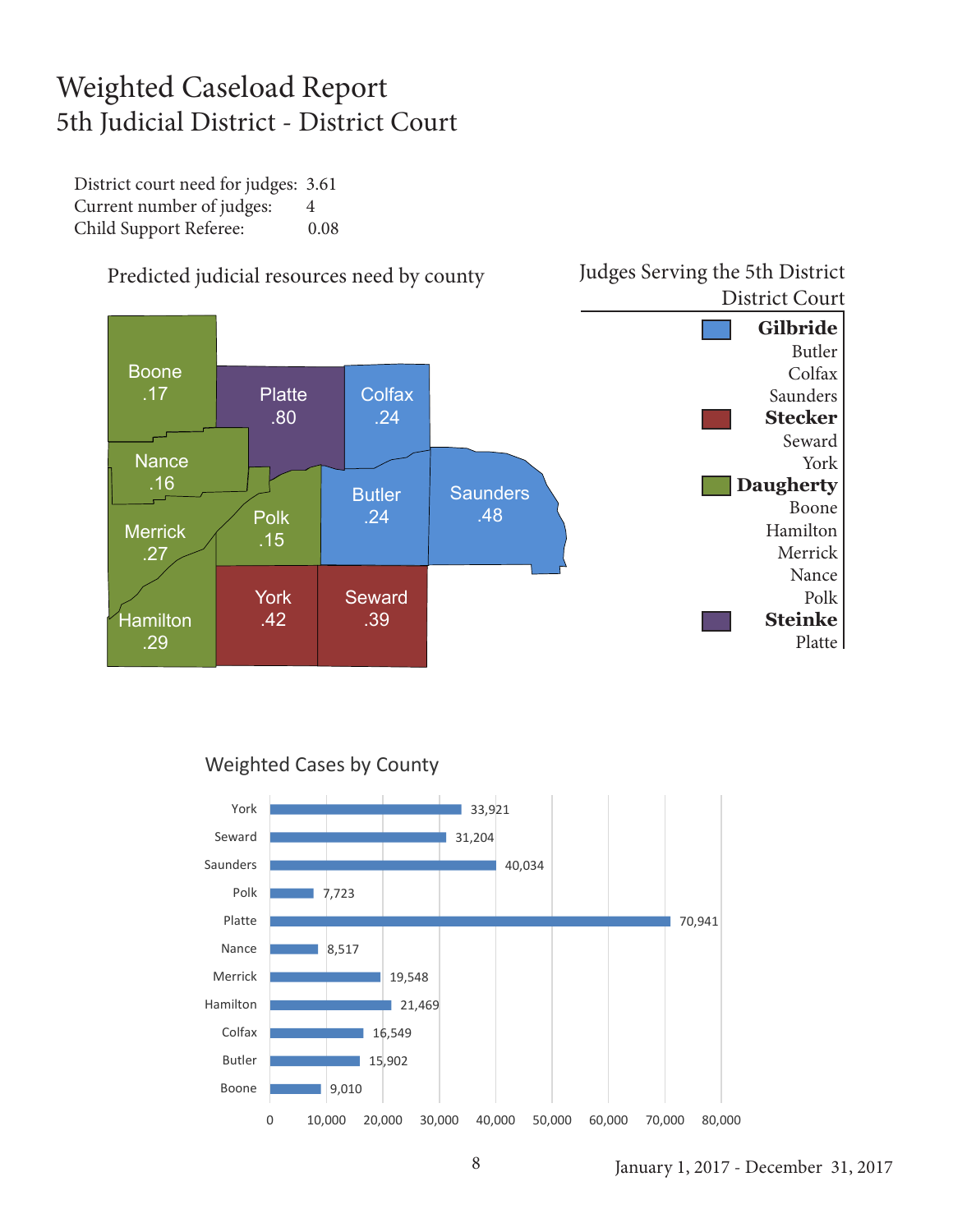## Weighted Caseload Report 6th Judicial District - District Court

District court need for judges: 2.65 Current number of judges: 3



January 1, 2017 - December 31, 2017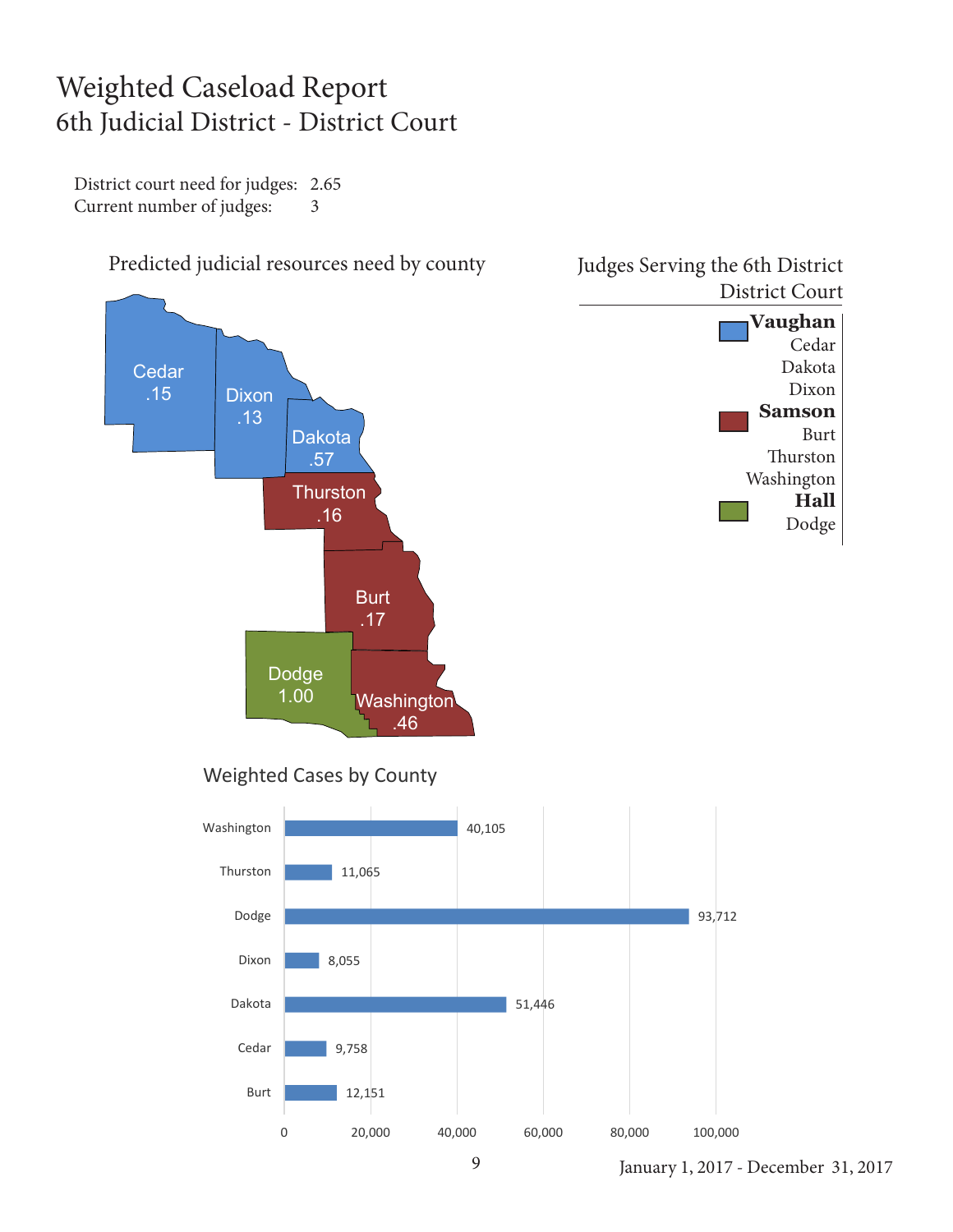## Weighted Caseload Report 7th Judicial District - District Court

District court need for judges: 2.15 Current number of judges: 2 Child Support Referee: 0.07



#### Weighted Cases by County

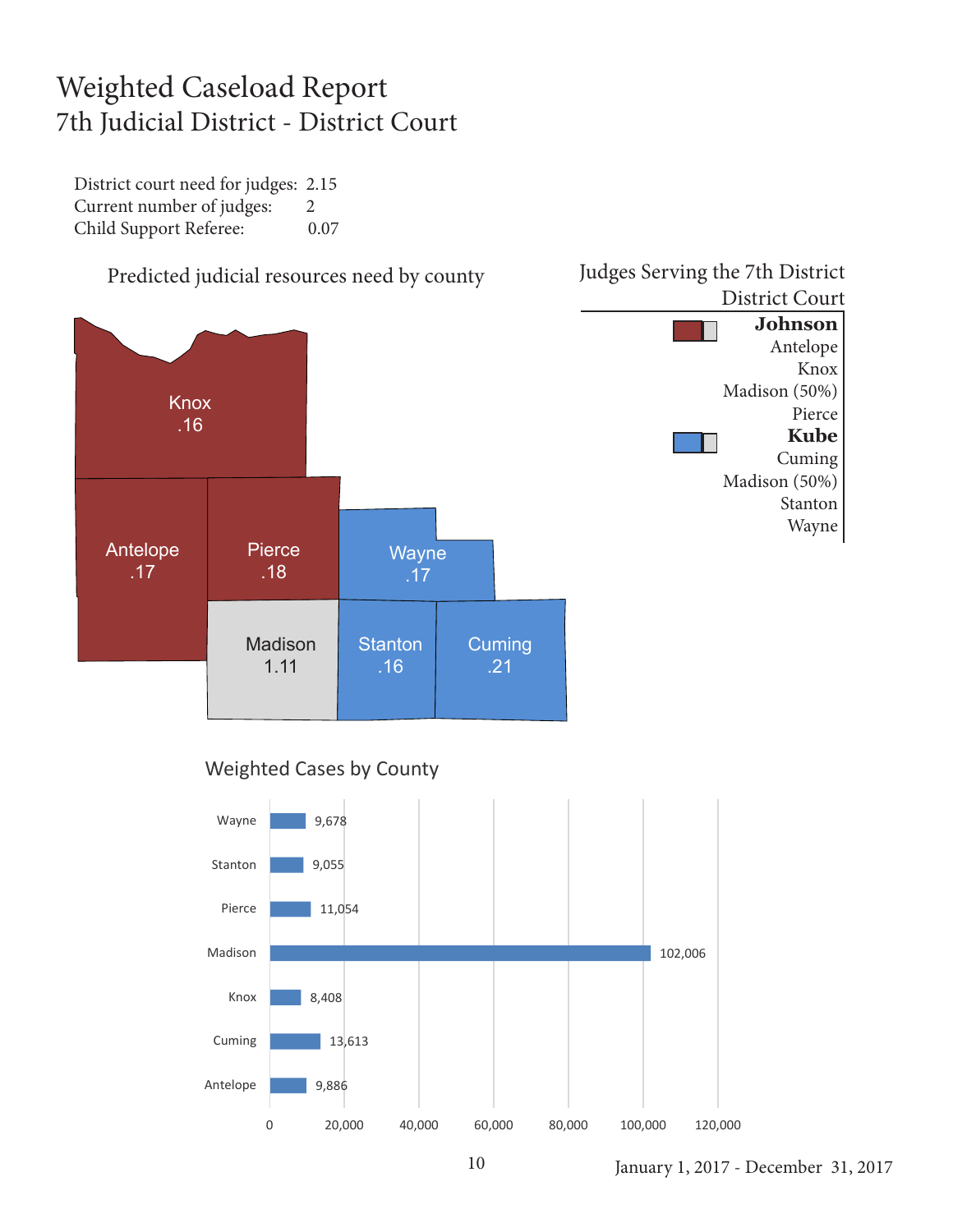## Weighted Caseload Report 8th Judicial District - District Court

District court need for judges: 1.73 Current number of judges: 2

#### Predicted judicial resources need by county Judges Serving the 8th District

District Court



#### Weighted Cases by County



January 1, 2017 - December 31, 2017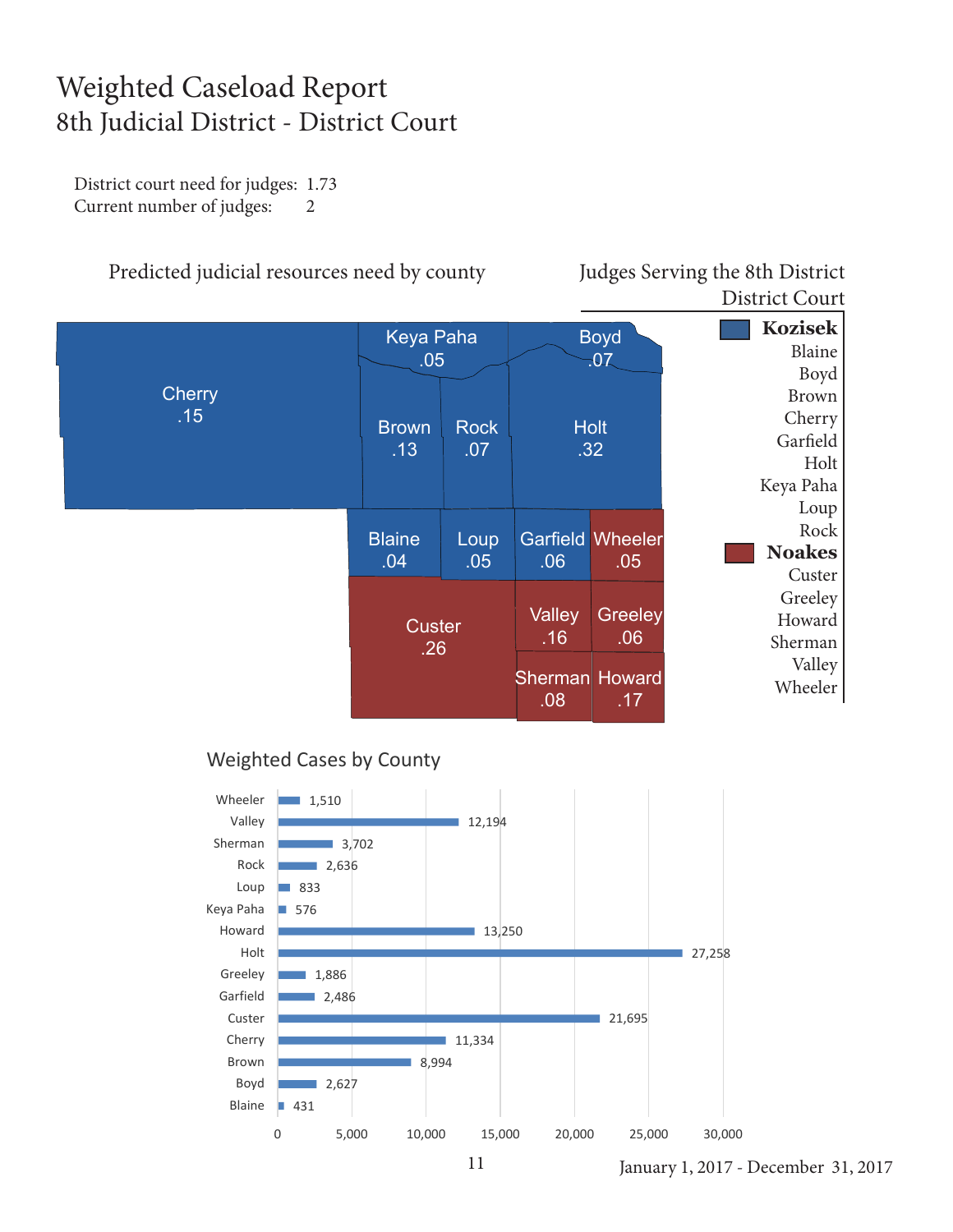## Weighted Caseload Report 9th Judicial District - District Court

District court need for judges: 3.87 Current number of judges: 4 Child Support Referee: 0.23





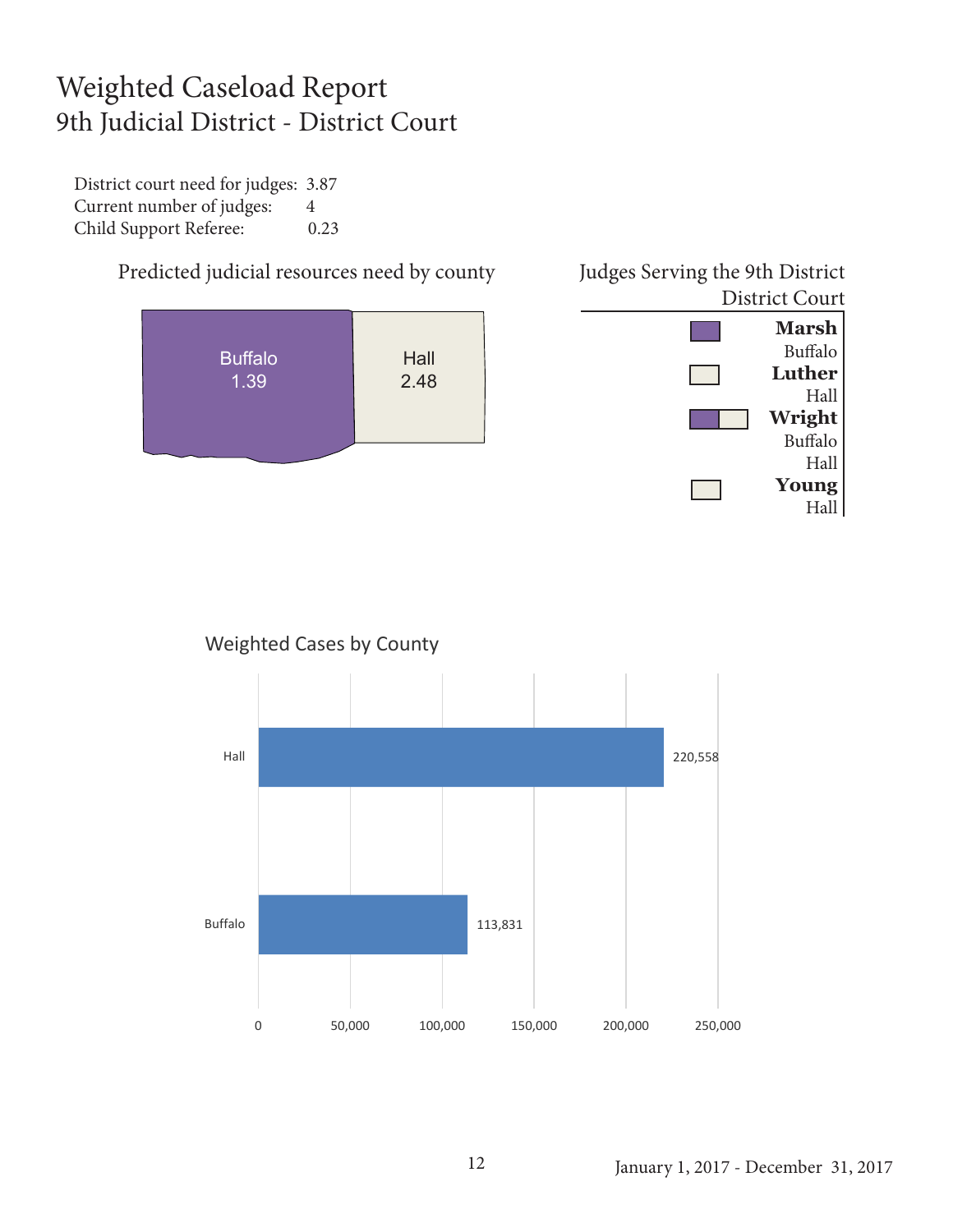## Weighted Caseload Report 10th Judicial District - District Court

District court need for judges: 1.68 Current number of judges: 2 Child Support Referee: 0.11

Predicted judicial resources need by county Judges Serving the 10th District

District Court





#### Weighted Cases by County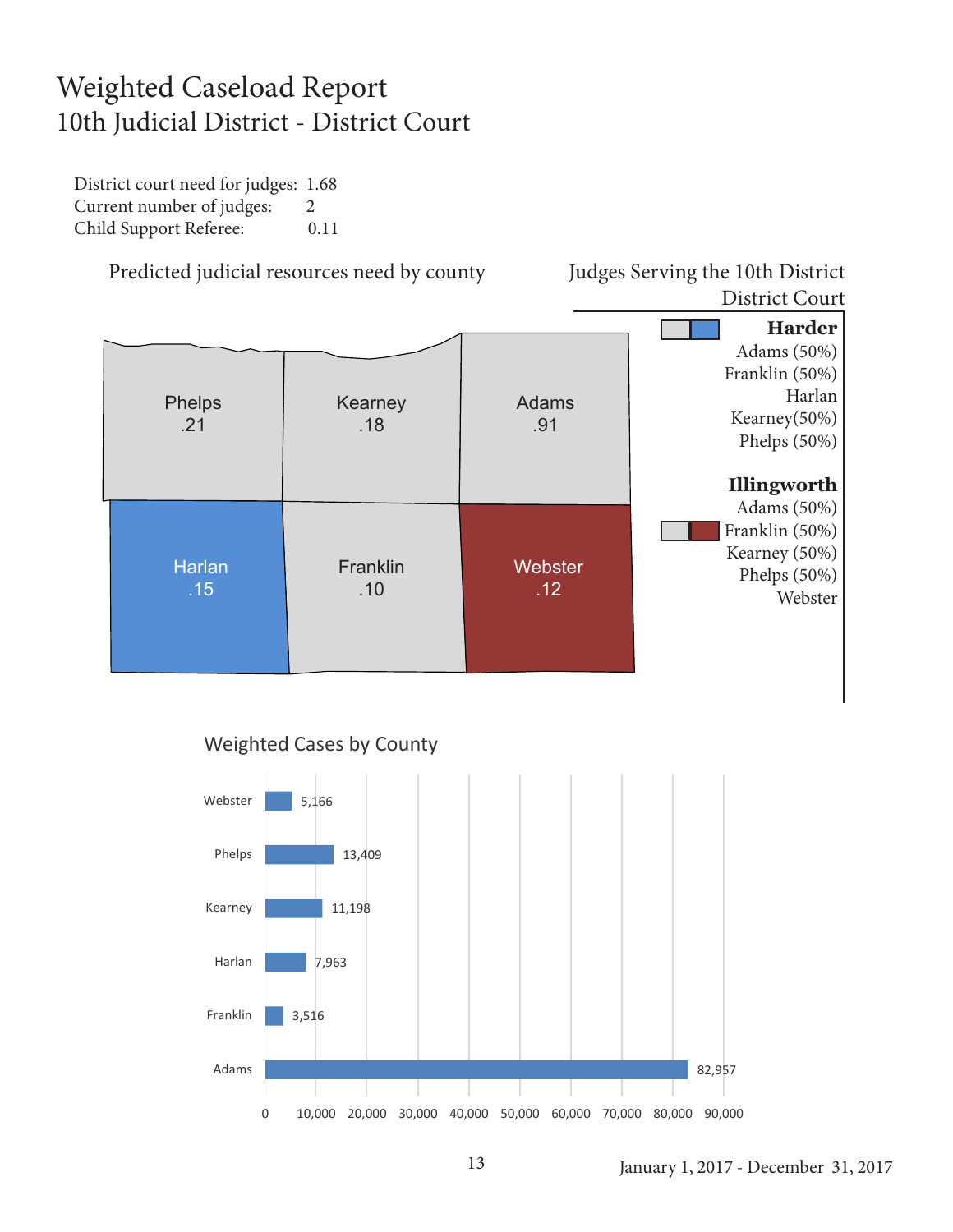## Weighted Caseload Report 11th Judicial District - District Court

District court need for judges: 3.85 Current number of judges: 4



#### Weighted Cases by County



#### Predicted judicial resources need by county Judges Serving the 11th District District Court